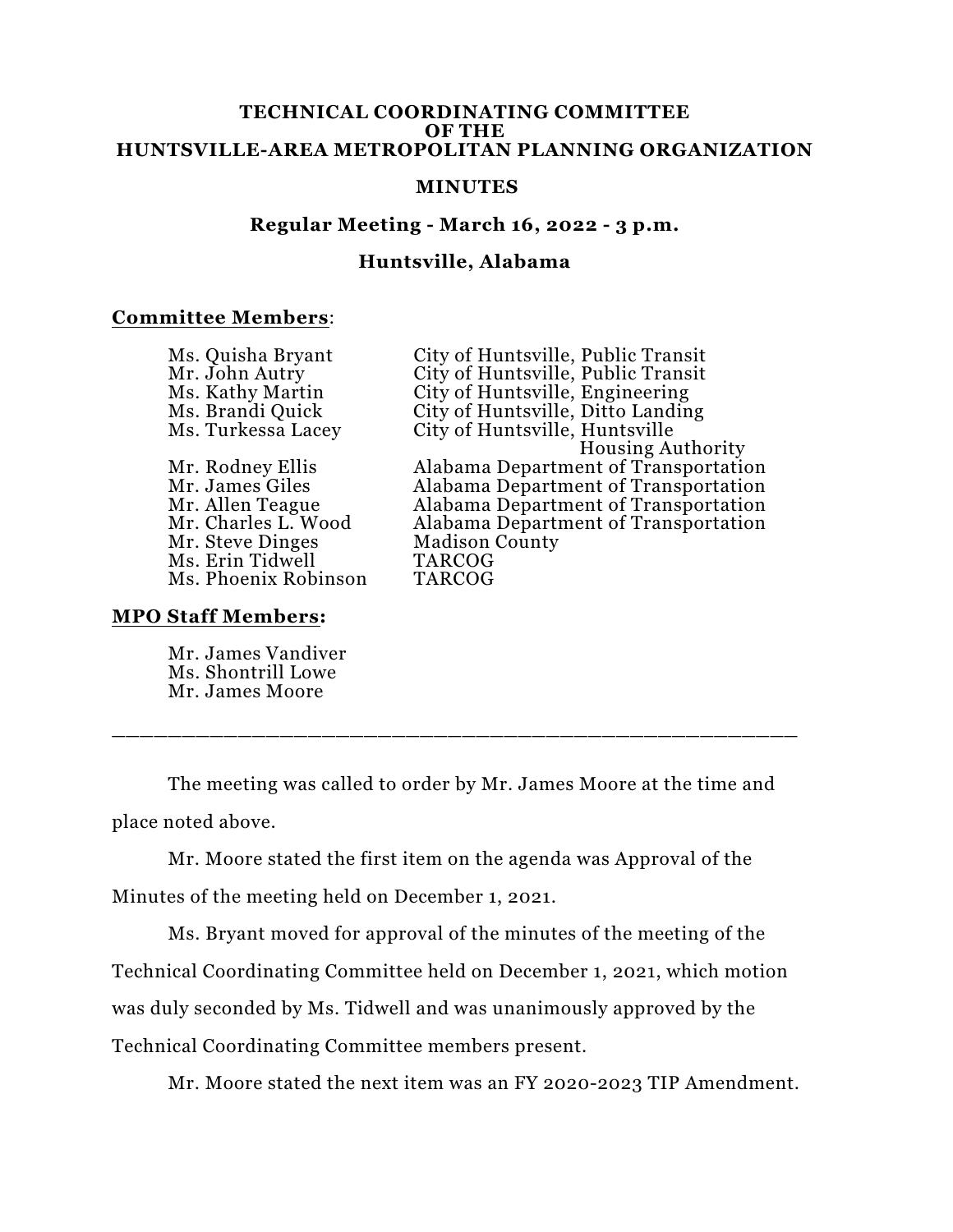He stated that Resolution No. 01-22 adopted and supported the Highway Safety Improvement Program Performance Measurement (PM1) Targets, as approved by ALDOT.

Mr. Moore recognized Ms. Lowe.

(Ms. Lowe made a PowerPoint presentation.)

Ms. Lowe stated that Resolution No. 01-22 was a resolution to adopt the Safety Performance Measures. She stated they were supposed to have had these in to ALDOT by February 28, 2022, so they were a little bit behind. She stated these were the targets, as they could see on the screen. She stated this was a relatively new process, and these were normally adopted annually, as opposed to some of the other Performance Measures which were on a two-year or a four-year cycle.

Ms. Bryant recommended approval of Resolution No. 01-22, adopting and supporting the Statewide Safety Performance Measurement (PM1) Targets, as approved by ALDOT.

Said motion was duly seconded by Ms. Tidwell.

Mr. Moore asked if there was any discussion.

Mr. Autry asked if the Transit Performance Measures were part of this or just the highway numbers.

Ms. Lowe stated these were the Highway Safety Performance Measures. She stated that the Transit Performance Measures were in the TAM, Transit Asset Management, of the performance measures. She stated that as the Transit Performance Measures of the plan, it was updated either on a two-year or a four-year cycle as well.

Mr. Moore called for the vote on the above motion, and it was unanimously approved by the Technical Coordinating Committee members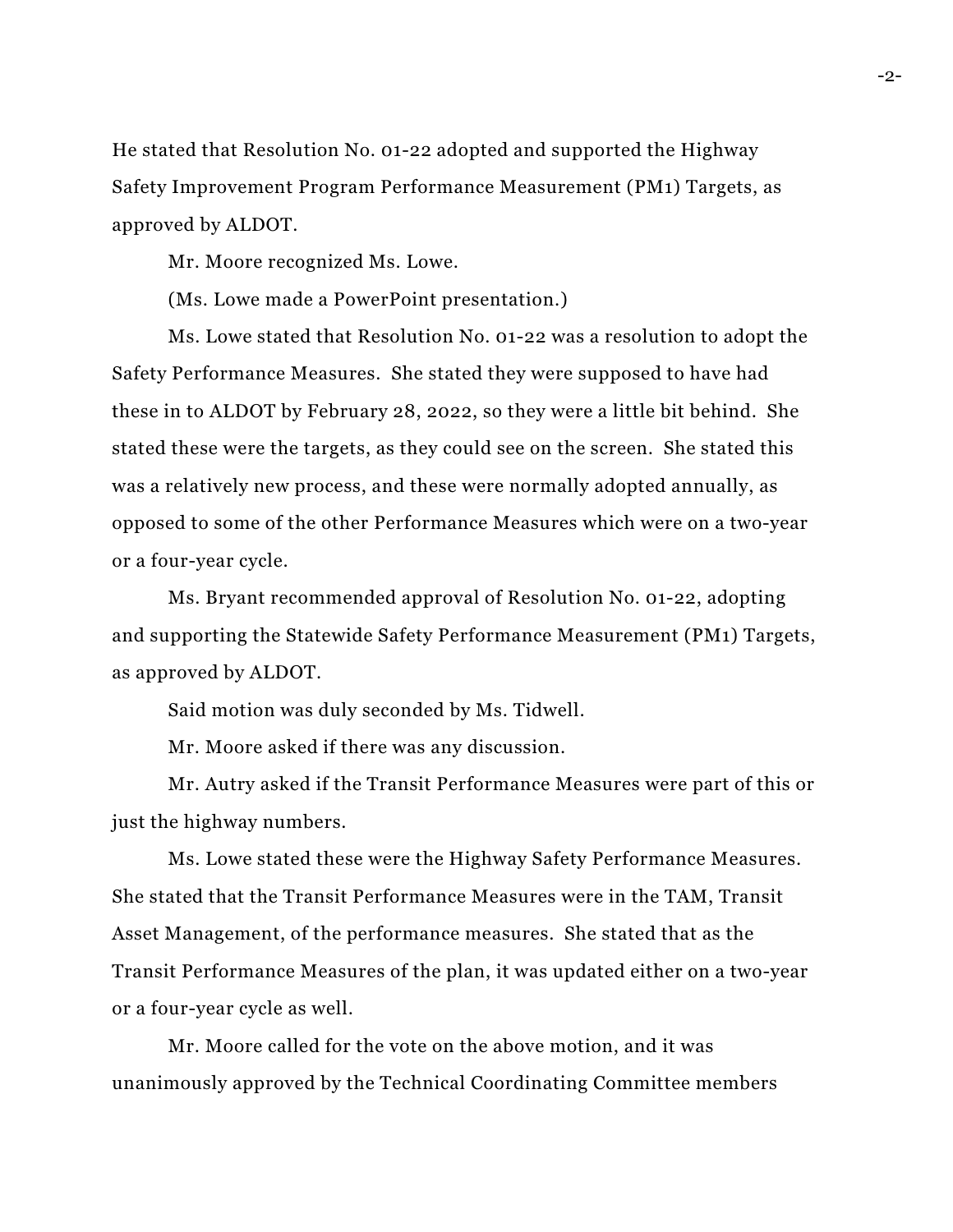present.

Mr. Moore stated the next item was an FY 2020-2023 TIP amendment. He stated that Resolution No. 02-22 adopted and supported the deletion of various transit projects, as approved by ALDOT, in the FY 2020-2023 TIP.

Mr. Moore recognized Ms. Lowe.

(Ms. Lowe made a PowerPoint presentation.)

Ms. Lowe stated that Resolution No. 02-22 deleted several Transit projects, some 5310 and 5311. She stated these particular projects were a little bit of ALDOT's housekeeping, that they did not change any MPO funding. She stated that some of the projects might be completed, and some of the projects might be redistributing funds to other years, as FTA allowed two or three years to utilize discretionary grant funding, so they might see some of these in the next resolution.

Ms. Bryant recommended approval of Resolution No. 02-22, amending the Transit section of the Adopted FY 2020-2023 TIP, to delete several Transit projects.

Said motion was duly seconded by Ms. Tidwell.

Mr. Moore asked if there was any discussion.

Mr. Moore called for the vote on the above motion, and it was unanimously approved by the Technical Coordinating Committee members present.

Mr. Moore stated that the next item was an FY 2020-2023 TIP amendment. He stated that Resolution No. 03-22 adopted and supported the addition of various Transit projects, as approved by ALDOT, in the FY 2020-2023 TIP.

Mr. Moore recognized Ms. Lowe.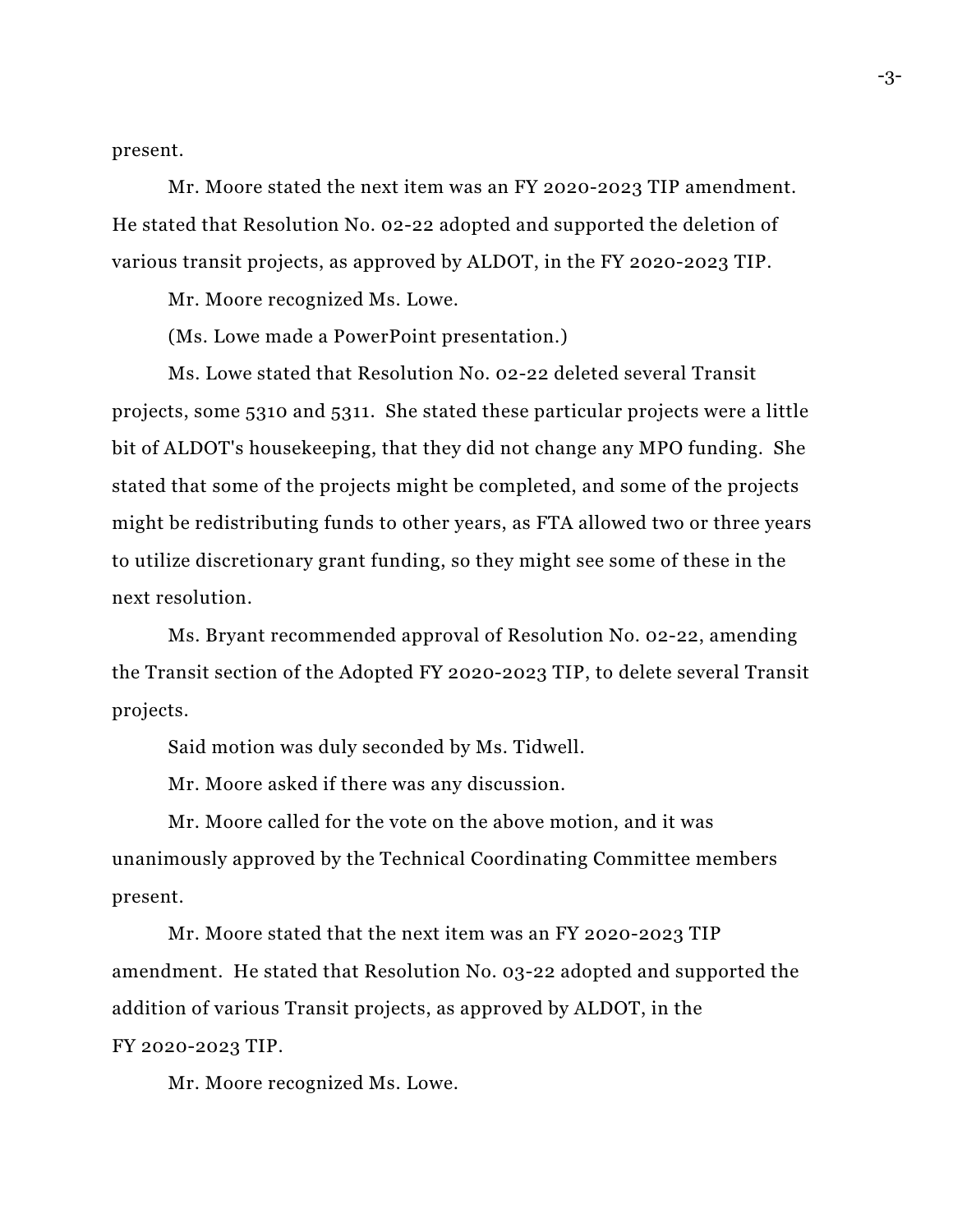(Ms. Lowe made a PowerPoint presentation.)

Ms. Lowe stated that Resolution No. 03-22 was the addition of the 5310 Transit projects. She stated that as they could see on the display, most of these were the Arc of Madison County. She stated that there was no impact on MPO funds, that a lot of this was the Arc asking ALDOT and doing a grant to try to get funds for 24 new vehicles from the State. She stated she was talking with the Executive Director, Susan Klingel, and she had mentioned that they would probably need more vans because of the high demand here in Madison County.

Ms. Bryant recommended approval of Resolution No. 03-22, amending the Transit section of the Adopted FY 2020-2023 TIP to add several Transit projects.

Said motion was duly seconded by Ms. Tidwell.

Mr. Moore asked if there was any discussion.

Mr. Moore called for the vote on the above motion, and it was unanimously approved by the Technical Coordinating Committee members present.

Mr. Moore stated that the next item was an FY 2020-2023 TIP amendment. He stated that Resolution No. 04-22 changed the National Highway System/Interstate Maintenance/Bridge Projects section of the FY 2020-2023 TIP on Project #100068983.

Mr. Moore recognized Ms. Lowe.

(Ms. Lowe made a PowerPoint presentation.)

Ms. Lowe stated that this was an increase in funding for the I-565 project. She stated that as they could see on the display, there was a base number, \$3.9 million, and they had then gotten an increase to \$5.4 million,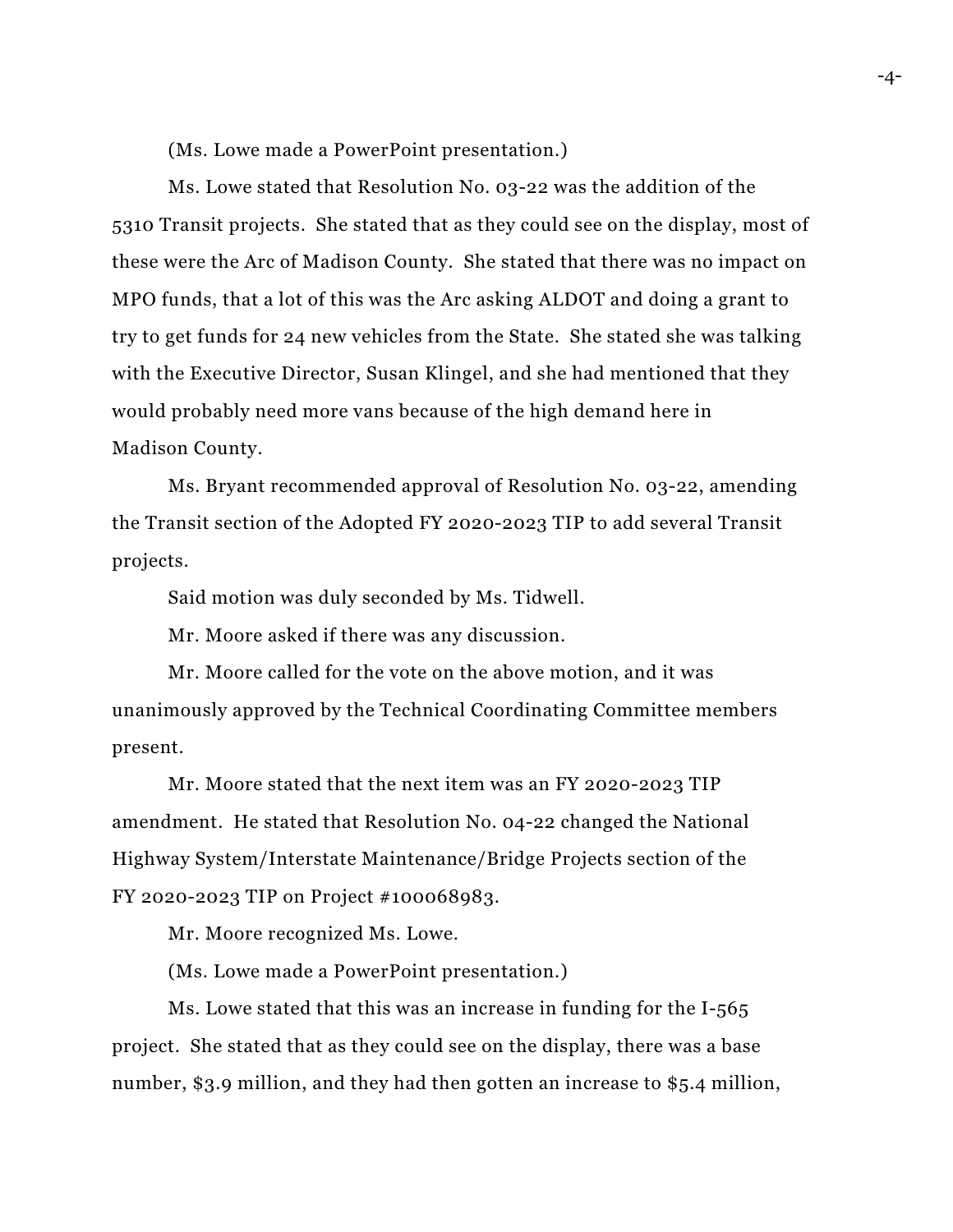based on some of the costs, and then they had gotten an updated cost estimate because of the traffic striping tape and other materials that were needed to complete the project. She stated that no MPO funds were used, that these were all Interstate Maintenance funds. She stated that these changes were due to basically the budget and the increase, inflation, which they had probably seen at the grocery store and the gas pumps. She stated that the limit on the project had never changed.

Ms. Lowe stated what she was displaying at this time was the location map for this particular project.

Mr. Ellis recommended approval of Resolution No. 04-22, amending the National Highway System/Interstate Maintenance/Bridge Projects section in the Adopted FY 2020-2023 TIP to make funding changes to Project #100068983, "RESURFACING AND TRAFFIC STRIPING ON I-565 FROM .26 MILE EAST OF THE TRIANA BOULEVARD OVERPASS (MP 18.332) TO .45 MILE EAST OF THE SR-2 (US-72) OVERPASS (MP 22.305)."

Said motion was duly seconded by Ms. Bryant.

Mr. Moore asked if there was any discussion.

Mr. Moore called for the vote on the above motion, and it was unanimously approved by the Technical Coordinating Committee members present.

Mr. Moore stated that the next item was an FY 2020-2023 TIP amendment. He stated that Resolution No. 05-22 changed the National Highway System/Interstate Maintenance/Bridge Projects section of the FY 2020-2023 TIP to delete Project #100073527.

Mr. Moore recognized Ms. Lowe.

(Ms. Lowe made a PowerPoint presentation.)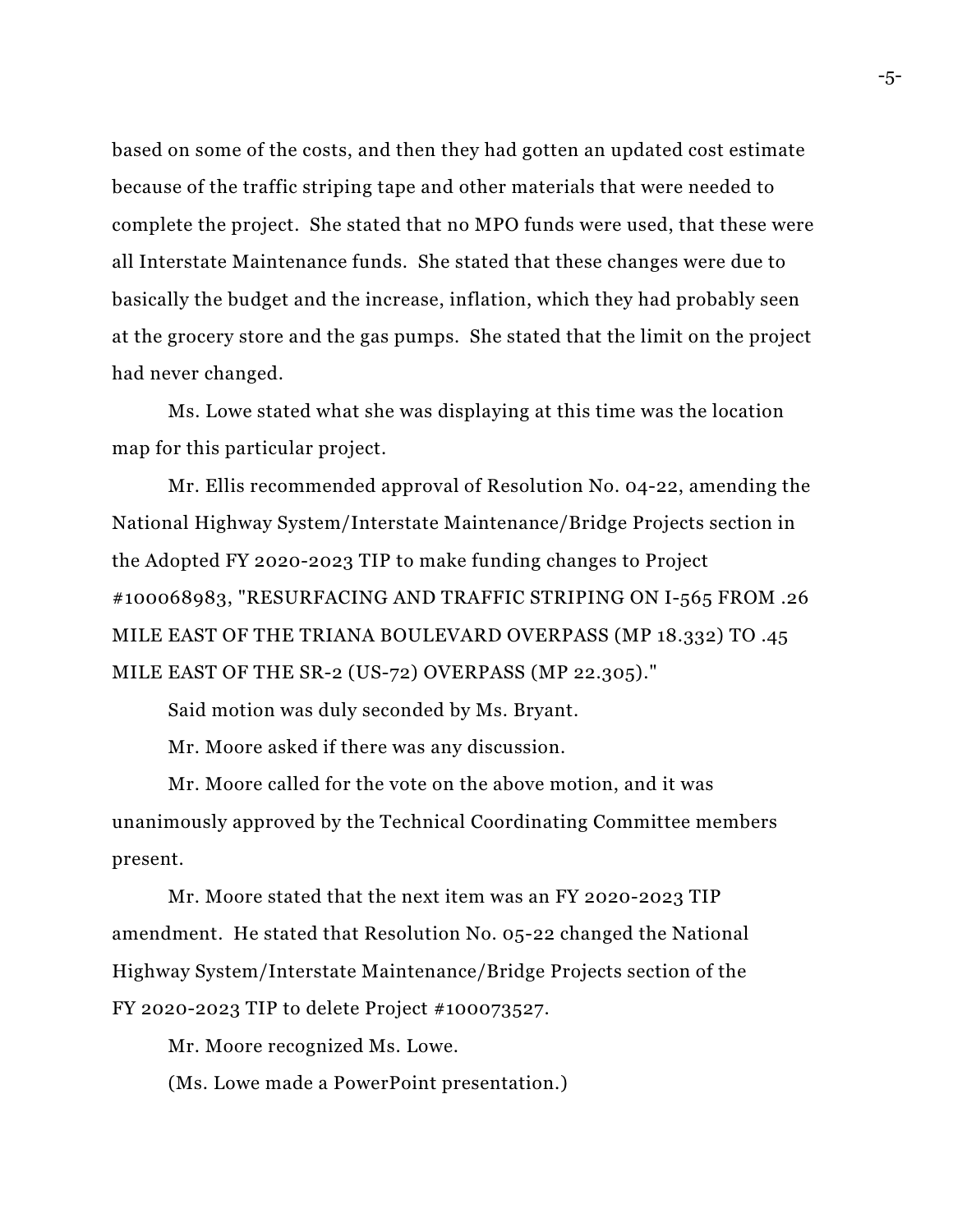Ms. Lowe stated that Resolution No. 05-22 was the deletion of a Railroad Crossing Improvement project. She stated this was a particular grant where the local funds were not available for this particular project.

Mr. Ellis recommended approval of Resolution No. 05-22, amending the National Highway System/Interstate Maintenance/Bridge Projects section of the FY 2020-2023 TIP to delete Project #100073527, "RAILROAD CROSSING IMPROVEMENTS (SIGNALS WITH BELLS, GATES, SIGNS, MARKINGS AND LEGENDS, AND PRE-EMPTIVE SIGNAL COORDINATION) ON CR-69 (SALTY BOTTOM ROAD) AT NORFOLK SOUTHERN RAILROAD, REF 1426(XVIII-R) NORFOLK SOUTHERN (DOT#731779B) IN GURLEY."

Said motion was duly seconded by Ms. Bryant.

Mr. Moore asked if there was any discussion.

Mr. Moore called for the vote on the above motion, and it was unanimously approved by the Technical Coordinating Committee members present.

Mr. Moore stated the next item was an FY 2020-2023 TIP amendment. He stated that Resolution No. 06-22 adopted and supported new Project #100074623 PE Phase, as approved by ALDOT, in the FY 2020-2023 TIP.

Mr. Moore recognized Ms. Lowe.

(Ms. Lowe made a PowerPoint presentation.)

Ms. Lowe stated that this resolution and the next resolution were part of a resurfacing project for the City of Madison. She stated that state funding was being used here, that these were State Anywhere funds, and the project came in at about \$246,000, for the Design Phase.

Ms. Lowe stated she was displaying a location map for this particular project.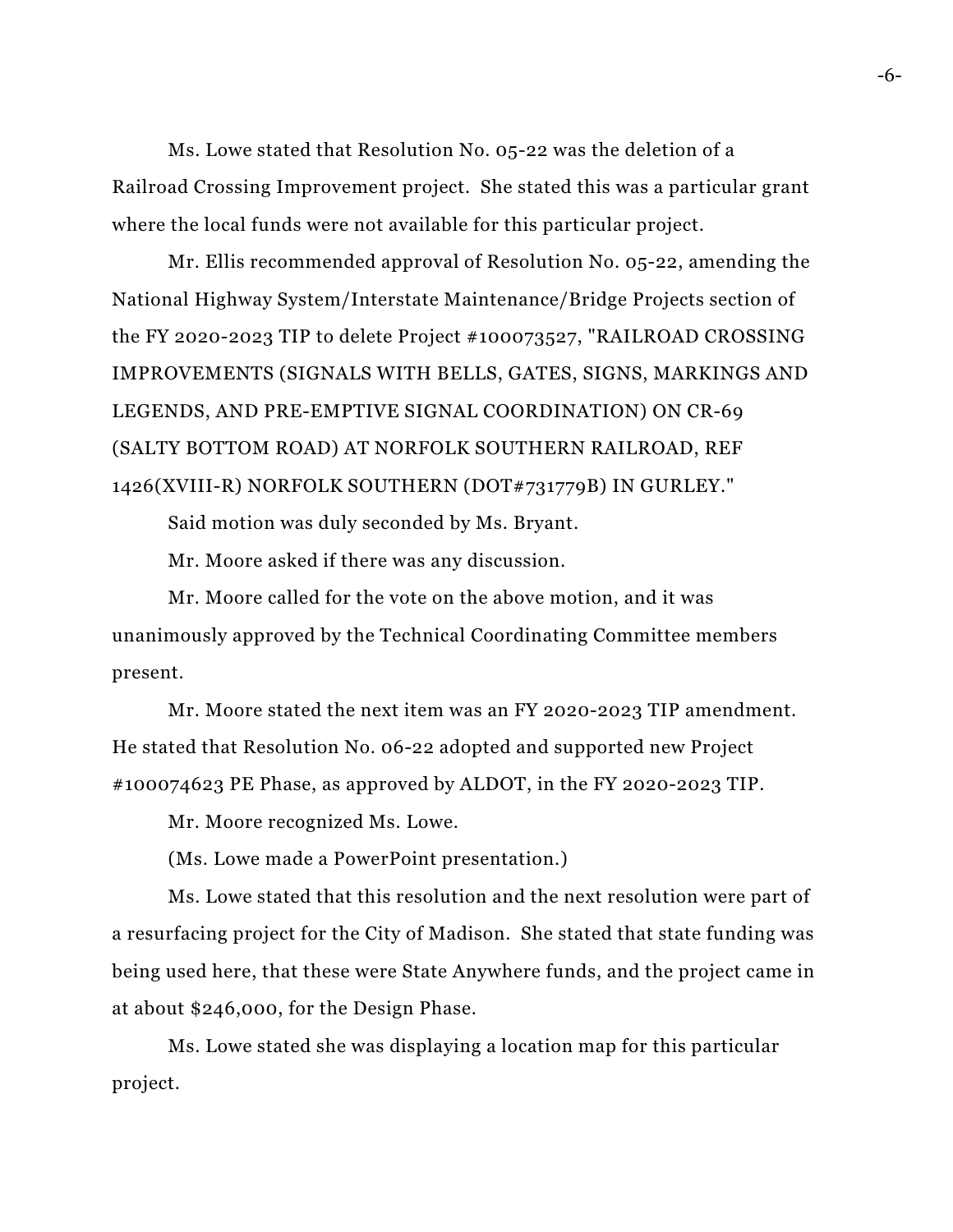Mr. Ellis recommended approval of Resolution No. 06-22, amending the National Highway System/Interstate Maintenance/Bridge Projects section in the Adopted FY 2020-2023 TIP, to add new project  $#100074623$ , "RESURFACING AND TRAFFIC STRIPE ON MADISON BOULEVARD FROM COUNTY LINE ROAD TO PRODUCTION AVENUE AND FROM WESTCHESTER AVENUE TO WALL TRIANA HIGHWAY SOUTHWEST."

Said motion was duly seconded by Ms. Bryant.

Mr. Moore asked if there was any discussion.

Mr. Moore called for the vote on the above motion, and it was unanimously approved by the Technical Coordinating Committee members present.

Mr. Moore stated that the next item was an FY 2020-2023 TIP amendment. He stated that Resolution No. 07-22 adopted and supported new Project #100074624 CN Phase, as approved by ALDOT, in the FY 2020-2023 TIP.

Mr. Moore recognized Ms. Lowe

(Ms. Lowe made a PowerPoint presentation.)

Ms. Lowe stated that Resolution No. 07-22 was the Construction Phase to the previous project, and it was utilizing State Anywhere funds. She stated there was a local match of 20 percent. She stated that the previous Design Phase and this Construction Phase were part of the Madison Boulevard Resurfacing project.

Ms. Lowe stated she was displaying a location map for this project.

Mr. Ellis recommended approval of Resolution No. 07-22, amending the National Highway System/Interstate Maintenance/Bridge Projects section in the Adopted FY 2020-2023 TIP, to add new project #100074624,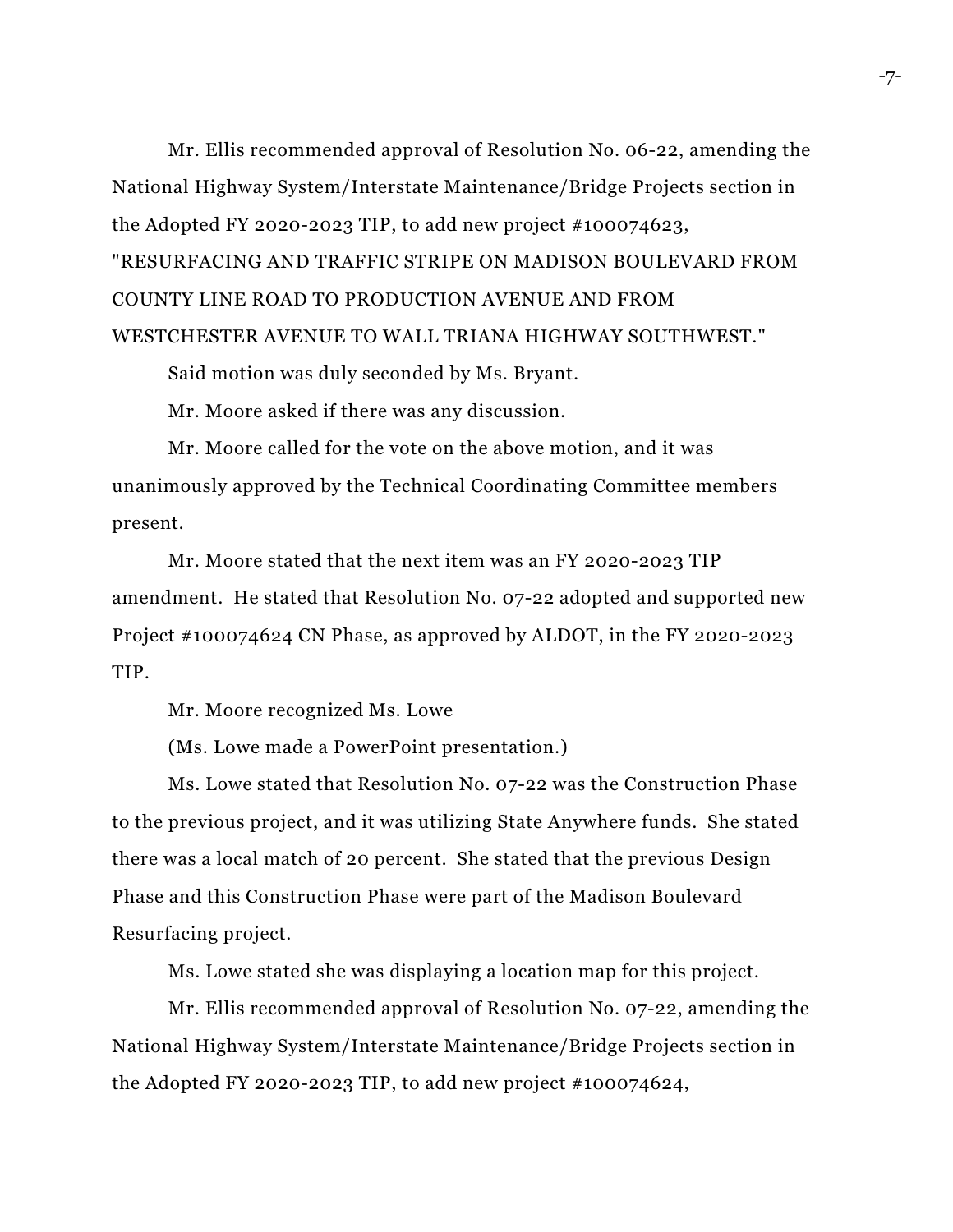# "RESURFACING AND TRAFFIC STRIPE ON MADISON BOULEVARD FROM COUNTY LINE ROAD TO PRODUCTION AVENUE AND FROM WESTCHESTER AVENUE TO WALL TRIANA HIGHWAY SOUTHWEST."

Said motion was duly seconded by Ms. Tidwell.

Mr. Moore asked if there was any discussion.

Mr. Moore called for the vote on the above motion, and it was unanimously approved by the Technical Coordinating Committee members present.

Mr. Moore stated that the next item was an FY 2020-2023 TIP amendment. He stated that Resolution No. 08-22 adopted and supported new Project #100074625 PE Phase, as approved by ALDOT, in the FY 2020-2023 TIP.

Mr. Moore recognized Ms. Lowe.

(Ms. Lowe made a PowerPoint presentation.)

Ms. Lowe stated that Resolution No. 08-22 and Resolution No. 09-22 were part of the same resurfacing-type project for the City of Madison. She stated that this particular project was a little bit to the west, that it was from Wall-Triana Highway, Southwest, to Flagstone Drive. She stated this was the PE phase of the resurfacing project. She stated that it also used State Anywhere funds, with a local match of 20 percent.

Ms. Lowe stated she was displaying a location map for this particular project.

Mr. Ellis recommended approval of Resolution No. 08-22, amending the National Highway System/Interstate Maintenance/Bridge Projects section of the Adopted FY 2020-2023 TIP, to add new project  $#100074625$ , "RESURFACING AND TRAFFIC STRIPE ON MADISON BOULEVARD FROM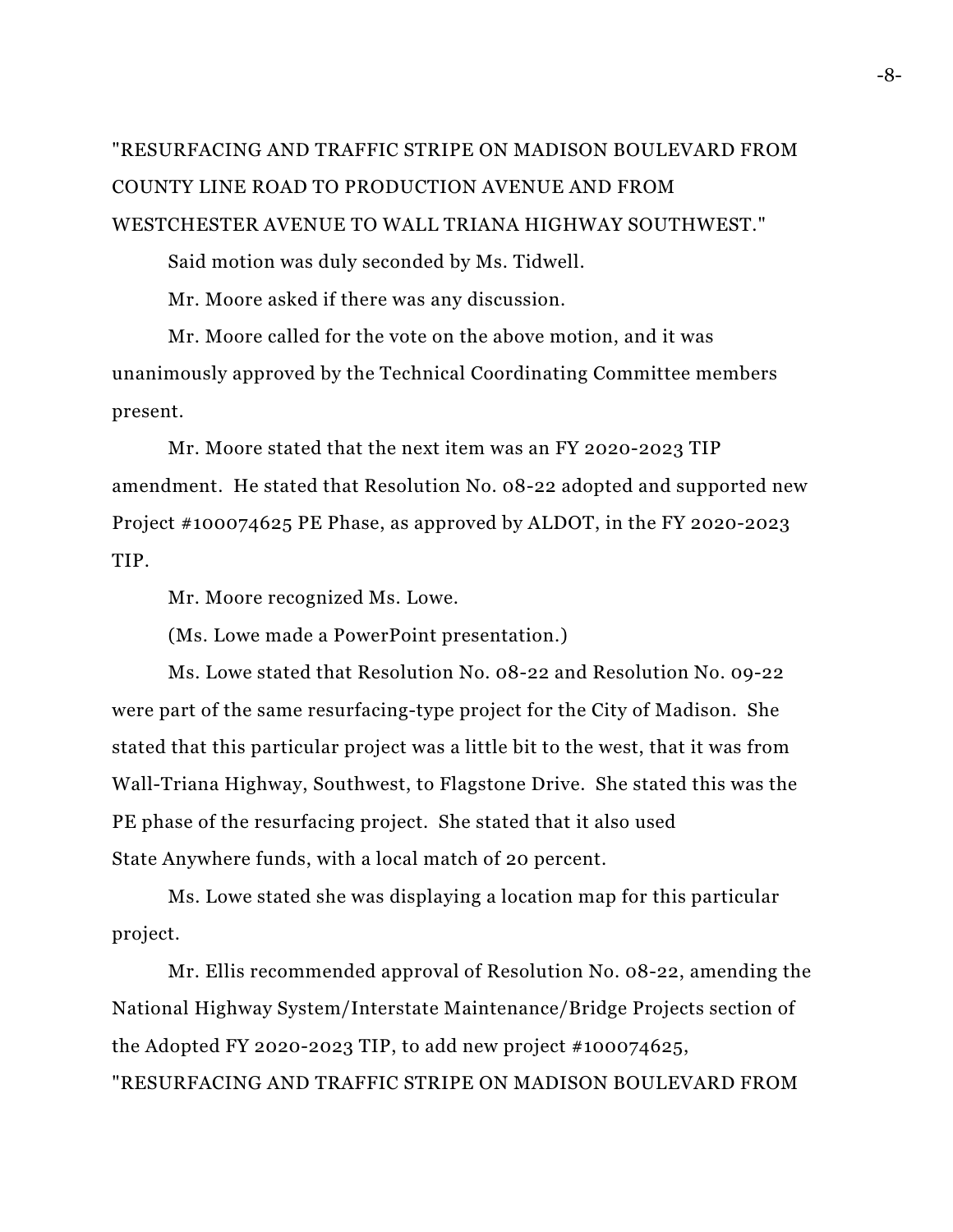#### WALL TRIANA HIGHWAY SOUTHWEST TO FLAGSTONE DRIVE."

Said motion was duly seconded by Ms. Bryant.

Mr. Moore asked if there was any discussion.

Mr. Moore called for the vote on the above motion, and it was unanimously approved by the Technical Coordinating Committee members present.

Mr. Moore stated the next item was an FY 2020-2023 TIP amendment. He stated that Resolution No. 09-22 adopted and supported new project #100074626 CN phase, as approved by ALDOT, in the FY 2020-2023 TIP.

Mr. Moore recognized Ms. Lowe.

(Ms. Lowe made a PowerPoint presentation.)

Ms. Lowe stated that this was the Construction Phase to the previous project, and it also utilized State Anywhere funds for the western portion of the Madison Resurfacing Project. She stated that no MPO funds would be used, and the local match was at 20 percent.

Ms. Lowe stated that she was displaying a location map for this project.

Ms. Bryant recommended approval of Resolution No. 09-22, amending the National Highway System/Interstate Maintenance/Bridge Projects section of the Adopted FY 2020-2023 TIP, to add new project #100074626, "RESURFACING AND TRAFFIC STRIPE ON MADISON BOULEVARD FROM WALL TRIANA HIGHWAY SOUTHWEST TO FLAGSTONE DRIVE."

Said motion was duly seconded by Ms. Tidwell.

Mr. Moore asked if there was any discussion.

Mr. Moore called for the vote on the above motion, and it was unanimously approved by the Technical Coordinating Committee members present.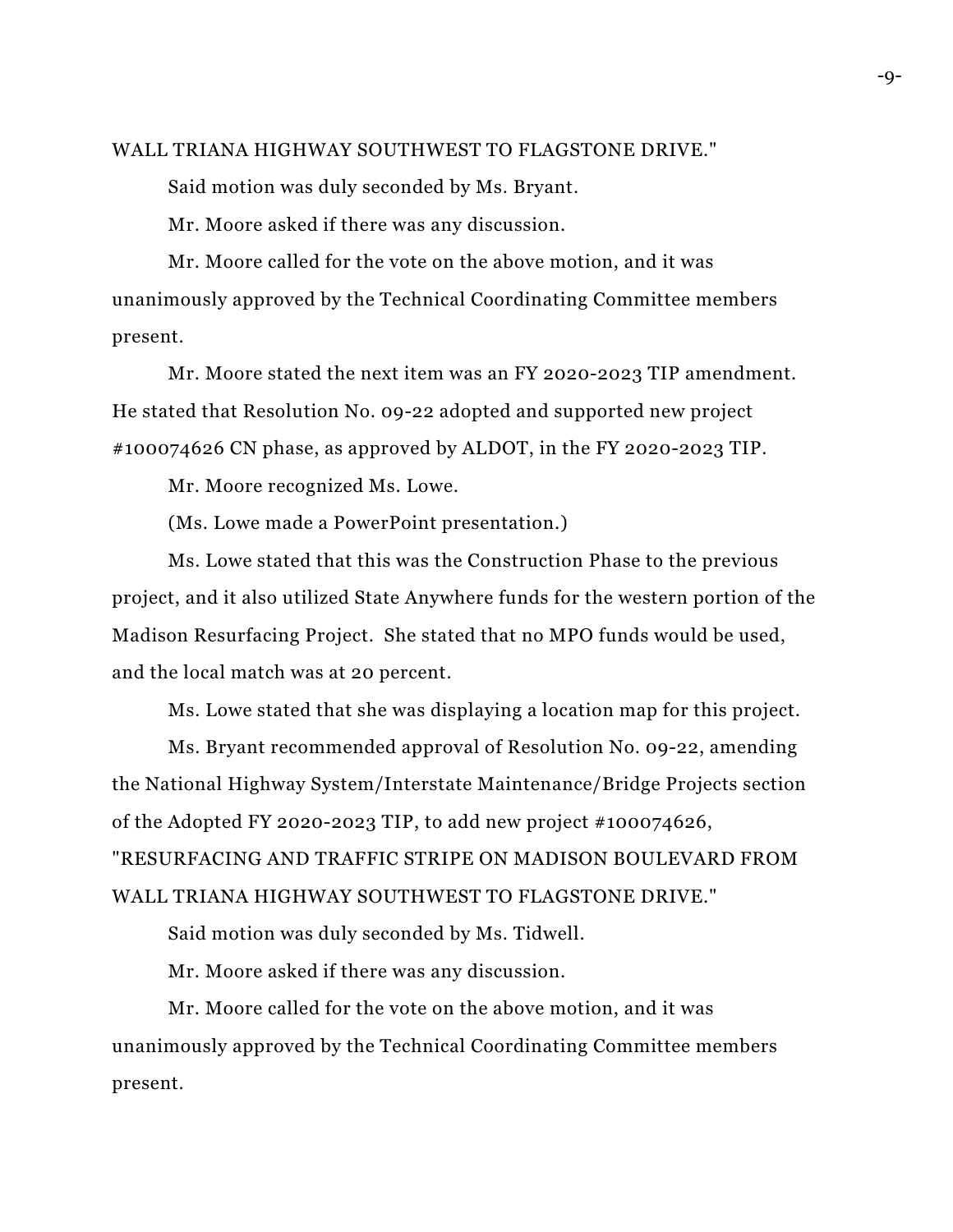Mr. Moore stated the next item on the agenda was an amendment, Final FY 2022 UPWP. He stated that Resolution No. 10-22 adopted and supported the addition of FY 2021 Carryover funding to the Final FY 2022 UPWP.

Mr. Moore recognized Ms. Lowe.

(Ms. Lowe made a PowerPoint presentation.)

Ms. Lowe stated that Resolution No. 10-22 would update and amend the FY 2022 UPWP with the FY 2021 Carryover funding. She stated that of this carryover funding, which was \$496,707, the UPO would utilize \$493,702 in the FY 2022 UPWP, leaving about \$3,005 to be utilized in the FY 2023 budget, making the new total for FY 2022 \$947,222.

Ms. Lowe stated they might ask what they would be utilizing these funds for, and she stated that just to be clear, these were funds that were allocated in prior years, and they were just formally carrying them over to this year's UPWP. She stated they were adding about \$35,000 to Task 3.5, the Transit Planning task, and they were adding almost \$190,000 to Task 3.4.3, the Comprehensive Regional Planning Transit Task. She continued that they were adding a few tasks, 5.2, the Electric Vehicle Infrastructure Development Planning Task, as well as the Corridor Study Task, with the Old Big Cove Corridor Study being the first of those particular corridor studies.

Ms. Bryant recommended approval of Resolution No. 10-22, to amend the FY 2022 UPWP and adopt carryover funds from Fiscal Year 2021.

Said motion was duly seconded by Ms. Tidwell.

Mr. Moore asked if there was any discussion.

Mr. Moore called for the vote on the above motion, and it was unanimously approved by the Technical Coordinating Committee members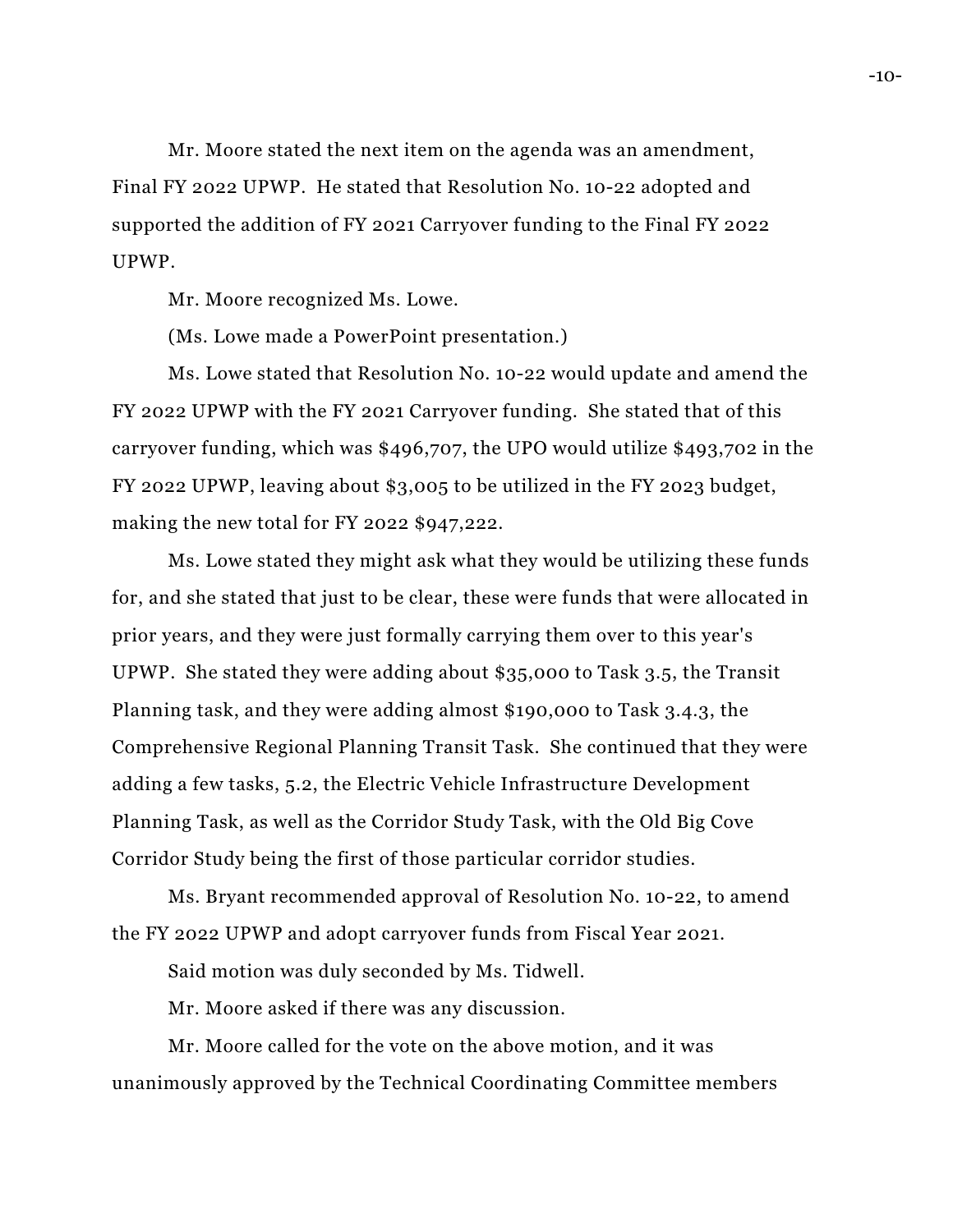present.

Mr. Moore stated the next item was adoption of Performance Measurement Management Agreement. He stated that Resolution No. 11-22 adopted and supported the Joint Agreement between the MPO, the Transit Agency, and the State of Alabama relative to Alabama Performance Management for Transportation Performance Data Sharing and Coordination.

Mr. Moore recognized Ms. Lowe.

(Ms. Lowe made a PowerPoint presentation.)

Ms. Lowe stated this was an agreement between the MPO, the State, and the Transit Agency. She stated they had previously had an agreement, PM1, which she had talked about earlier; PM2, which was Bridge Safety; and PM3, which was Highway Safety; and Transit Asset Management. She stated that this particular agreement did not include the Public Transportation Agency Safety Plan Performance Measures, so they were going to update it and include those. She stated that some of the Measures were displayed on the screen.

Ms. Bryant recommended approval of Resolution No. 11-22, adopting and supporting the Joint Agreement between the MPO, the Transit Agency, and the State of Alabama, relative to Alabama Performance Management for Transportation Performance Data Sharing and Coordination.

Said motion was duly seconded by Ms. Tidwell.

Mr. Moore asked if there was any discussion.

Mr. Moore called for the vote on the above motion, and it was unanimously approved by the Technical Coordinating Committee members present.

Mr. Moore stated the next item was Non-action Items, FY 2020-2023 TIP Administrative Modifications.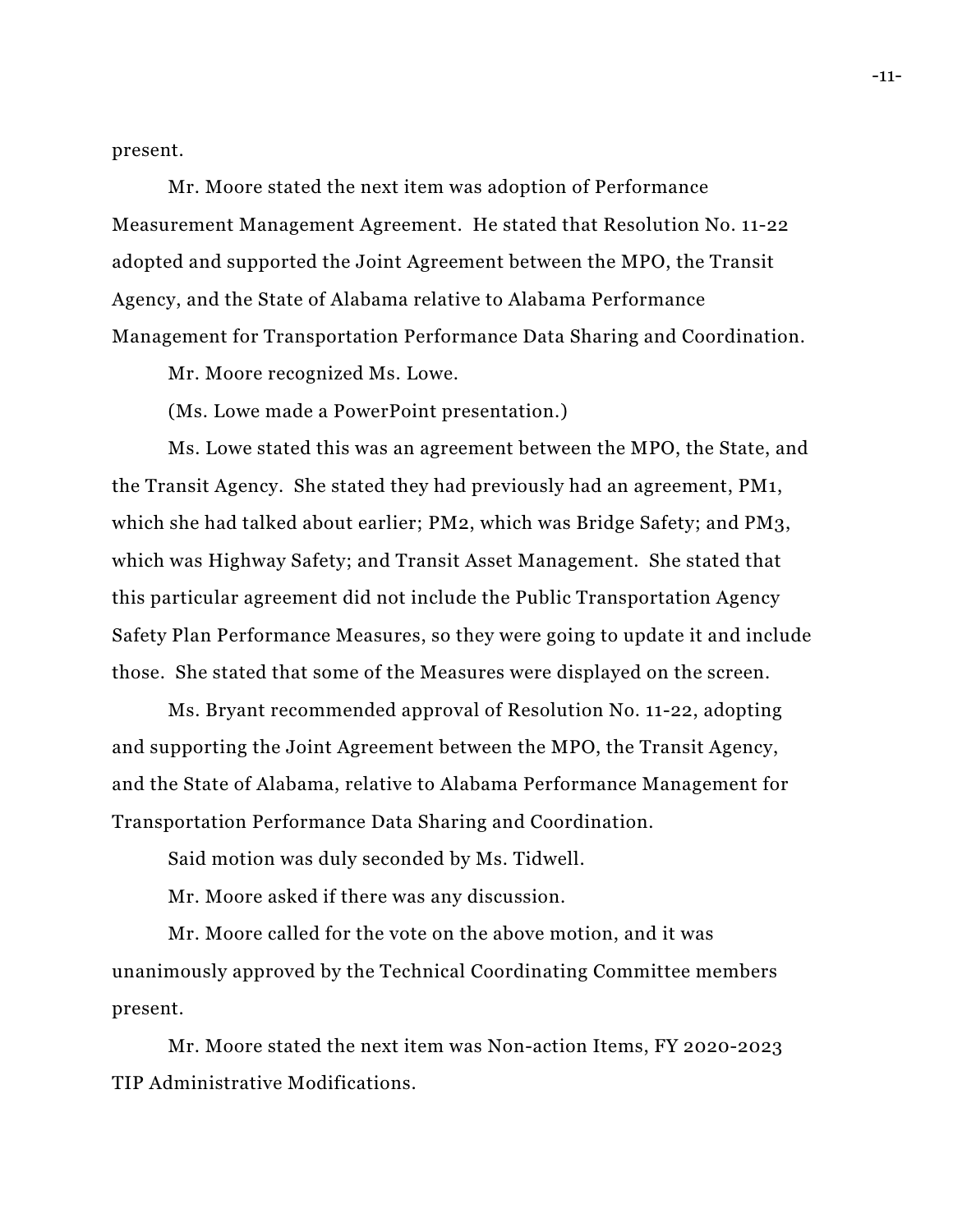Mr. Moore recognized Ms. Lowe.

(Ms. Lowe made a PowerPoint presentation.)

Ms. Lowe stated they had a few Administrative Modifications. She stated these were non-action items, that they were things that had occurred in between the last MPO meeting and this MPO meeting that the staff would like for them to understand were occurring out in their region. She stated that the first one was the Zierdt Road widening project, and she stated this was a bookkeeping part for ALDOT, and it had come to them that they had advanced construction, converted some dollars and were moving this project right along.

Ms. Lowe stated that the next one was curb ramps, at no cost to the MPO, utilizing State federal aid funding. She stated they were correcting curb ramps along these particular routes, to comply with ADA standards. She stated that no sidewalks were included in this ADA compliance.

Ms. Lowe stated that the next one was the TSMO project, and she stated that the next few projects, along with this one, were all level-of-effort projects. She stated that the State did these particular projects with State federal aid funding, because of safety issues, so in their TIP they wanted to make sure they were including them and their progression. She continued that this was along with Keel Mountain, and along with the resurfacing on U.S. 72, and along with the I-565 resurfacing project.

Mr. Moore stated the next item on the agenda was Opportunity for Public Comment.

Mr. Moore asked if anyone from the public would like to address the Committee.

Mr. Moore stated that the next item on the agenda was TCC Member Comments.